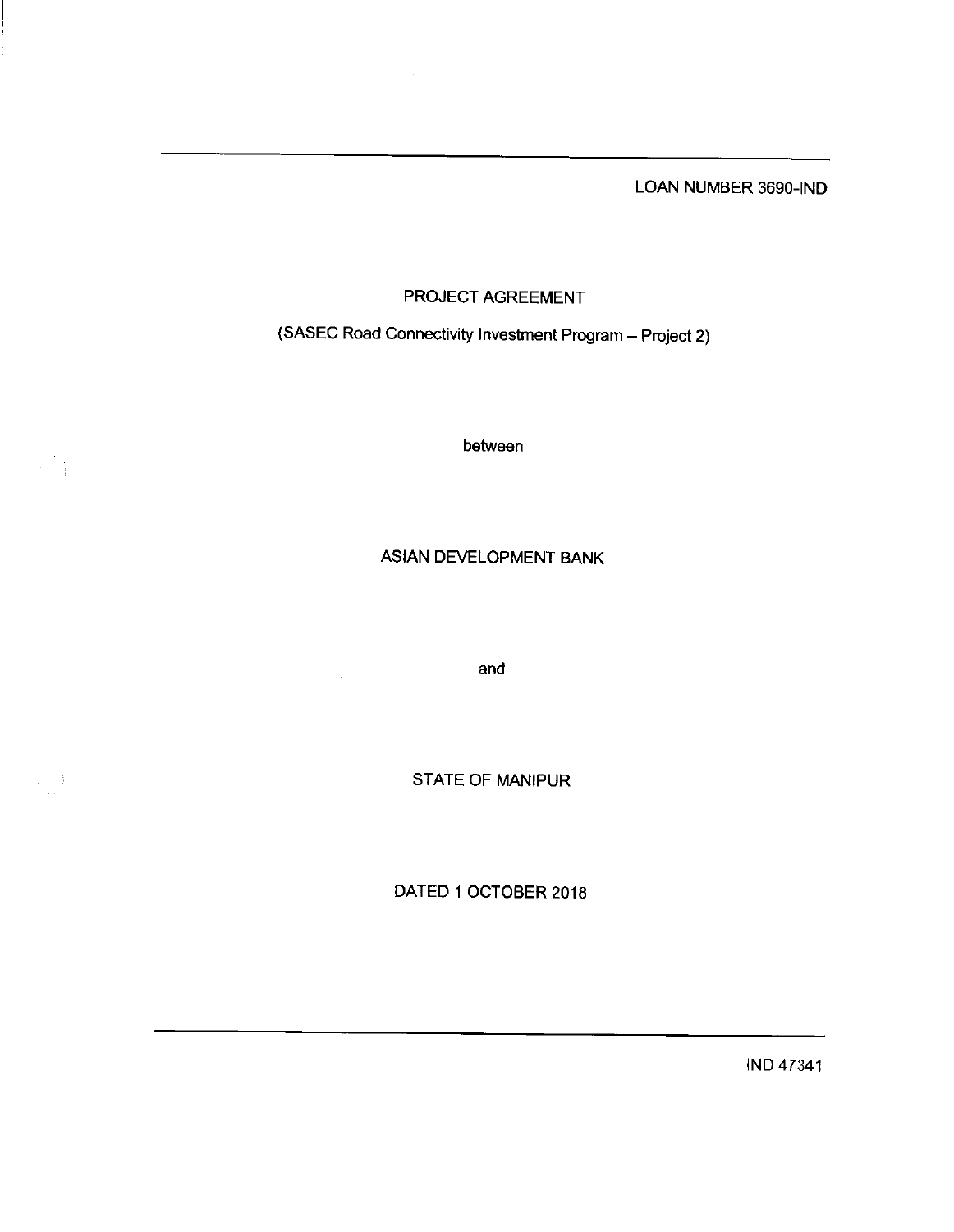### PROJECT AGREEMENT

PROJECT AGREEMENT dated 4 0ctober 2018 between ASIAN DEVELOPMENT BANK ("ADB") and STATE OF MANIPUR, acting by its Governor (the "State").

### WHEREAS

(A) by a Loan Agreement of even date herewith between India("Borrower") and ADB, ADB has agreed to make to the Borrower a loan of one hundred fifty million Dollars (\$150,000,000) on the terms and conditions setforth in the Loan Agreement, but only on the condition that a portion of the proceeds of the loan be made available to the State and that the State agrees to undertake certain obligations towards ADB set forth herein; and

(B) The State, in consideration of ADB entering into the Loan Agreement with the Borrower, has agreed to undertake the obligations set forth herein;

NOW THEREFORE the parties hereto agree as follows:

### ARTICLE I

# **Definitions**

Section 1.01. Wherever used in this Project Agreement, unless the context otherwise requires, the several terms defined in the Loan Agreement and in the Loan Regulations (as so defined) have the respective meanings therein set forth, except that for purposes of this Project Agreement: the term "the Project" means Component B of the Project, as described in Schedule 1 to the Loan Agreement;

### **ARTICLE II**

# Particular Covenants

Section 2.01. (a) The State shall carry out the Project with due diligence and efficiency, and in conformity with sound applicable technical, financial, business, and development practices.

(b) In the carrying out of the Project and operation of the Project facilities, the State shall perform all obligations set forth in the Loan Agreement to the extent that they are applicable to the State.

Section 2.02. The State shall make available, promptly as needed, and on terms and conditions mutually acceptable to ADB and the Borrower, the funds, facilities,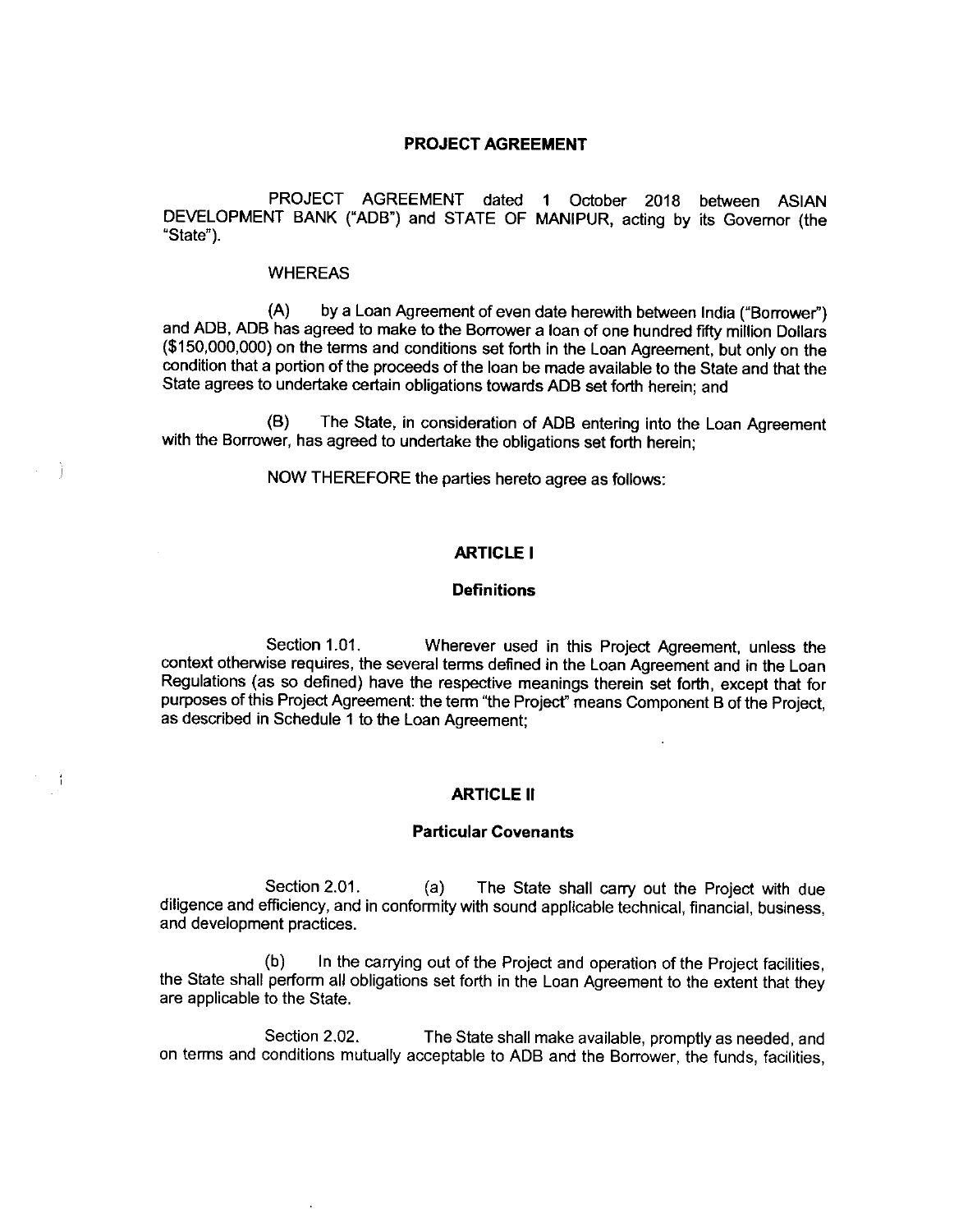services, land and other resources as required, in addition to the proceeds of the Loan, for the carrying out of the Project.

Section 2.03. (a) In the carrying out of the Project, the State shall engage competent and qualified consultants and contractors consistent with ADB's Procurement Guidelines, to an extent and upon terms and conditions mutually satisfactory to ADB and the Borrower.

(b) Except as ADB and the Borrower may otherwise agree, the State shall procure all items of expenditures to be financed out of the proceeds of the Loan in accordance with the provisions of Schedule 4 to the Loan Agreement. ADB may refuse to finance a contract where any such item has not been procured under procedures substantially in accordance with those agreed between the Borrower and ADB or where the terms and conditions ofthe contract are not satisfactory to ADB.

Section 2.04. The State shall carry out the Project in accordance with plans, design standards, specifications, work schedules and construction methods mutually acceptable to ADB and the Borrower. The State shall furnish, or cause to be furnished, to ADB, promptly after their preparation, such plans, design standards, specifications and work schedules, and any material modifications subsequently made therein, in such detail as ADB shall reasonably request.

Section 2.05. (a) The State shall take out and maintain with responsible insurers, or make other arrangements satisfactory to ADB for, insurance of Project facilities to such extent and against such risks and in such amounts as shall be consistent with sound practice.

(b) Without limiting the generality of the foregoing, the State, shall insure, or cause to be insured, the Goods to be procured, including imported for the Project against hazards incident to the acquisition, transportation and delivery thereof to the place of use or installation, and for such insurance any indemnity shall be payable in a currency freely usable to replace or repair such Goods.

Section 2.06. The State shall maintain, or cause to be maintained, records and accounts adequate to identify the items of expenditure financed out of the proceeds of the Loan, to disclose the use thereof in the Project, to record the progress of the Project (including the cost thereof) and to reflect, in accordance with consistently maintained sound accounting principles, its operations and financial condition.

 $\bar{\mathcal{A}}$ 

Section 2.07. (a) ADB and the State shall cooperate fully to ensure that the purposes of the Loan will be accomplished.

(b) The State shall promptly inform ADB through the Borrower of any condition which interferes with, or threatens to interfere with, the progress of the Project, the performance of its obligations under this Project Agreement or the Financing Arrangements, or the accomplishment of the purposes of the Loan.

 $(c)$  ADB and the State shall from time to time, at the request of either party, exchange views through their representatives with regard to any matters relating to the Project, the State and the Loan.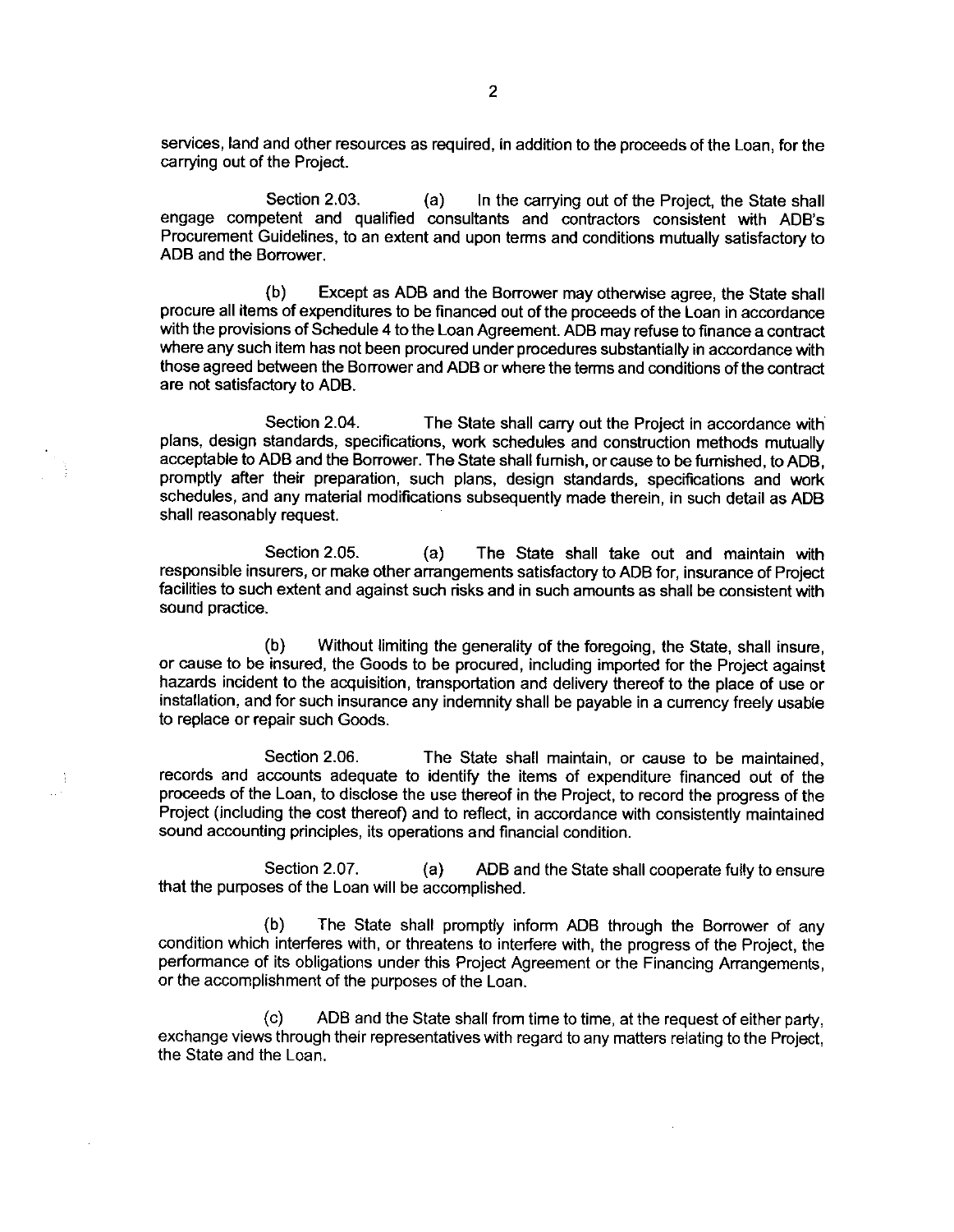Section 2.08. (a) In so far as it relates to the Project, the State shall furnish to ADB all such reports and information as ADB shall reasonably request concerning (i) the Loan and the expenditure of the proceeds thereof; (ii) the items of expenditure financed out of such proceeds; (iii) the Project; (iv) the administration, operations and financial status of the State; and (v) any other matters relating to the purposes of the Loan.

(b) Without limiting the generality of the foregoing, the State shall furnish to ADB periodic reports on the execution of the Project and on the operation and management of the Project facilities. Such reports shall be submitted in such form and in such detail and within such a period as ADB shall reasonably request, and shall indicate, among other things, progress made and problems encountered during the period under review, steps taken or proposed to be taken to remedy these problems, and proposed program of activities and expected progress during the following period.

(c) Promptly after physical completion of the Project, but in any event not later than 3 months thereafter or such later date as ADB may agree for this purpose, the State shall prepare and furnish to ADB a report, in such form and in such detail as ADB shall reasonably request, on the execution and initial operation of the Project, including its cost, the performance by the State of its obligations under this Project Agreement and the accomplishment of the purposes of the Loan.

Section 2.09. (a) The State shall (i) maintain separate accounts and records for the Project; (ii) prepare annual financial statements for the Project in accordance with financial reporting standards prevalent in the country; (iii) have such financial statements audited annually by independent auditors whose qualifications, experience and terms of reference are acceptable to ADB, in accordance with auditing standards acceptable to ADB; (iv) as part of each such audit, have the auditors prepare a report, which includes the auditors' opinion(s) on the financial statements and the use of the Loan proceeds, and a management letter (which sets out the deficiencies in the internal control of the Project that were identified in the course of the audit, if any); and (v) furnish to ADB, no later than 6 months affer the close of the fiscal year to which they relate, copies of such audited financial statements, audit report and management letter, all in the English language, and such other information concerning these documents and the audit thereof as ADB shall from time to time reasonably request.

(b) ADB shall disclose the annual audited financial statements for the Project and the opinion of the auditors on the financial statements within 14 days of the date of ADB's confirmation of their acceptability by posting them on ADB's website.

(c) The State shall enable ADB, upon ADB's request, to discuss the financial statements for the Project and its financial affairs where they relate to the Project with the auditors appointed by the State pursuant to subsection (a)(iii) hereinabove, and shall authorize and require any representative of such auditors to participate in any such discussions requested by ADB. This is provided that such discussions shall be conducted only in the presence of an authorized officer of the State, unless the State shall otherwise agree.

Section 2.10. The State shall enable ADB's representatives to inspect the Project, the Goods and Works and any relevant records and documents.

Section 2.11. (a) The State shall, promptly as required, take all action within its powers to maintain its existence, to carry on its operations, and to acquire,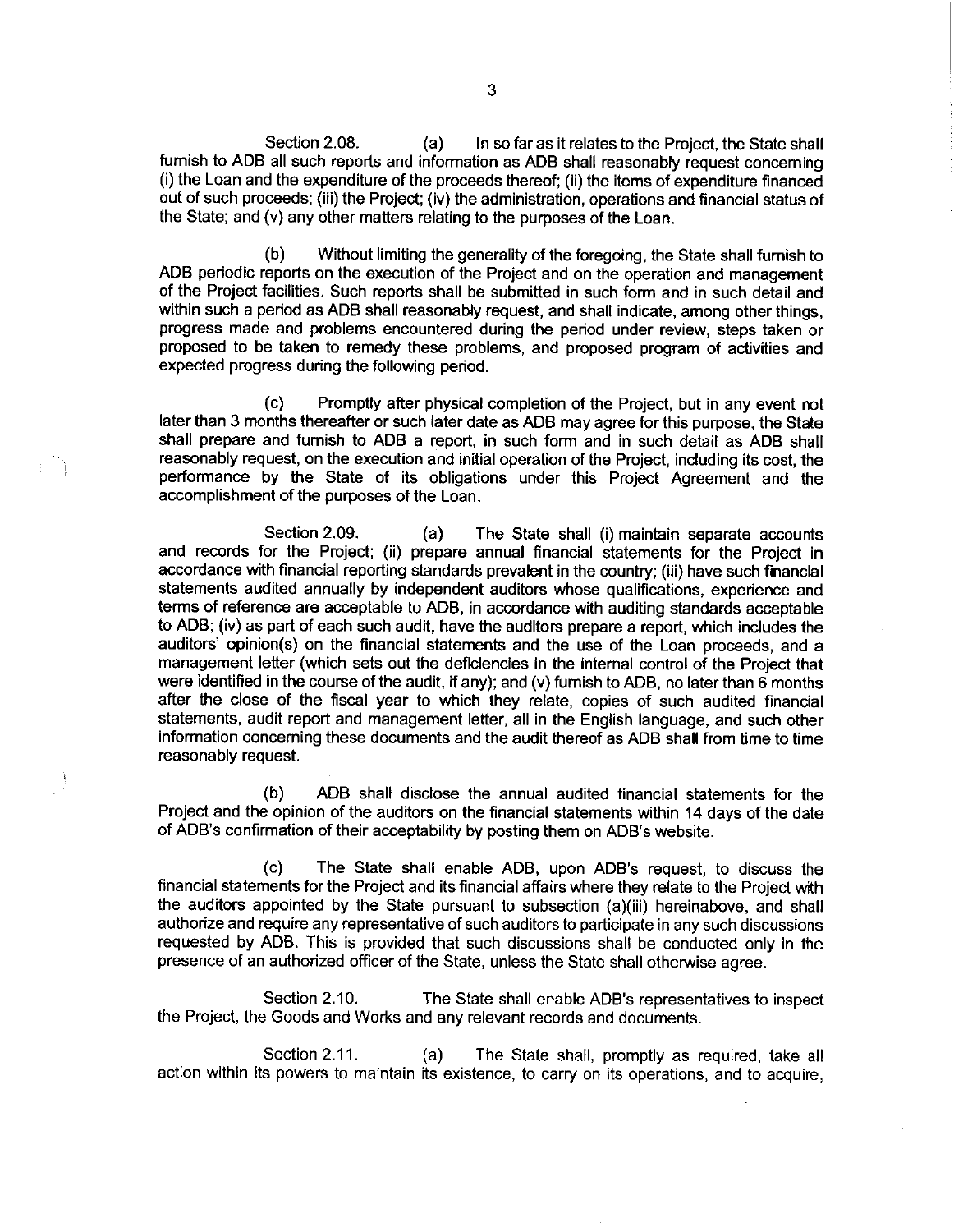maintain and renew all rights, properties, powers, privileges and franchises which are necessary in the carrying out of the Project or in the conduct of its operations.

(b) In sofar as it relates to the Project, the State shall at all times conduct its operations in accordance with sound applicable technical, financial, business, development and operational practices, and under the supervision of competent and experienced management and personnel.

(c) In relation to the Project, the State shall at all times operate and maintain its plants, equipment and other property, and from time to time, promptly as needed, make all necessary repairs and renewals thereof, all in accordance with sound applicable technical, financial, business, development, operational and maintenance practices.

Section 2.12. Except as ADB may otherwise agree, the State shall not sell, lease or otherwise dispose of any of its assets which shall be required for the efficient carrying on of its operations or the disposal of which may prejudice its ability to perform satisfactorily any of its obligations under this Project Agreement.

Section 2.13. Except as ADB may otherwise agree, in relation to the Project, the State shall apply the proceeds of the Loan to the financing of expenditures on the Project in accordance with the provisions of the Loan Agreement and this Project Agreement, and shall ensure that all items of expenditures financed out of such proceeds are used exclusively in the carrying out of the Project.

Section 2.14. Except as ADB may otherwise agree, the State shall duly perform all its obligations under the Financing Arrangements and shall not take, or concur in, any action which would have the effect of assigning, amending, abrogating or waiving any rights or obligations of the parties under the Financing Arrangements.

Section 2.15. The State shall promptly notify ADB of any proposal to amend, suspend or repeal any provision of its respective constitutional documents, which, if implemented, could adversely affect the carrying out of the Project or the operation of the Project facilities. The State shall afford ADB an adequate opportunity to comment on such proposal in taking any action thereon.

### **ARTICLE III**

# Effective Date; Termination

Section 3.01. This Project Agreement shall come into force and effect on the date on which the Loan Agreement comes into force and effect. ADB shall promptly notify the State of such date.

Section 3.02. This Project Agreement and all obligations of the parties hereunder shall terminate on the date on which the Loan Agreement shall terminate in accordance with its terms.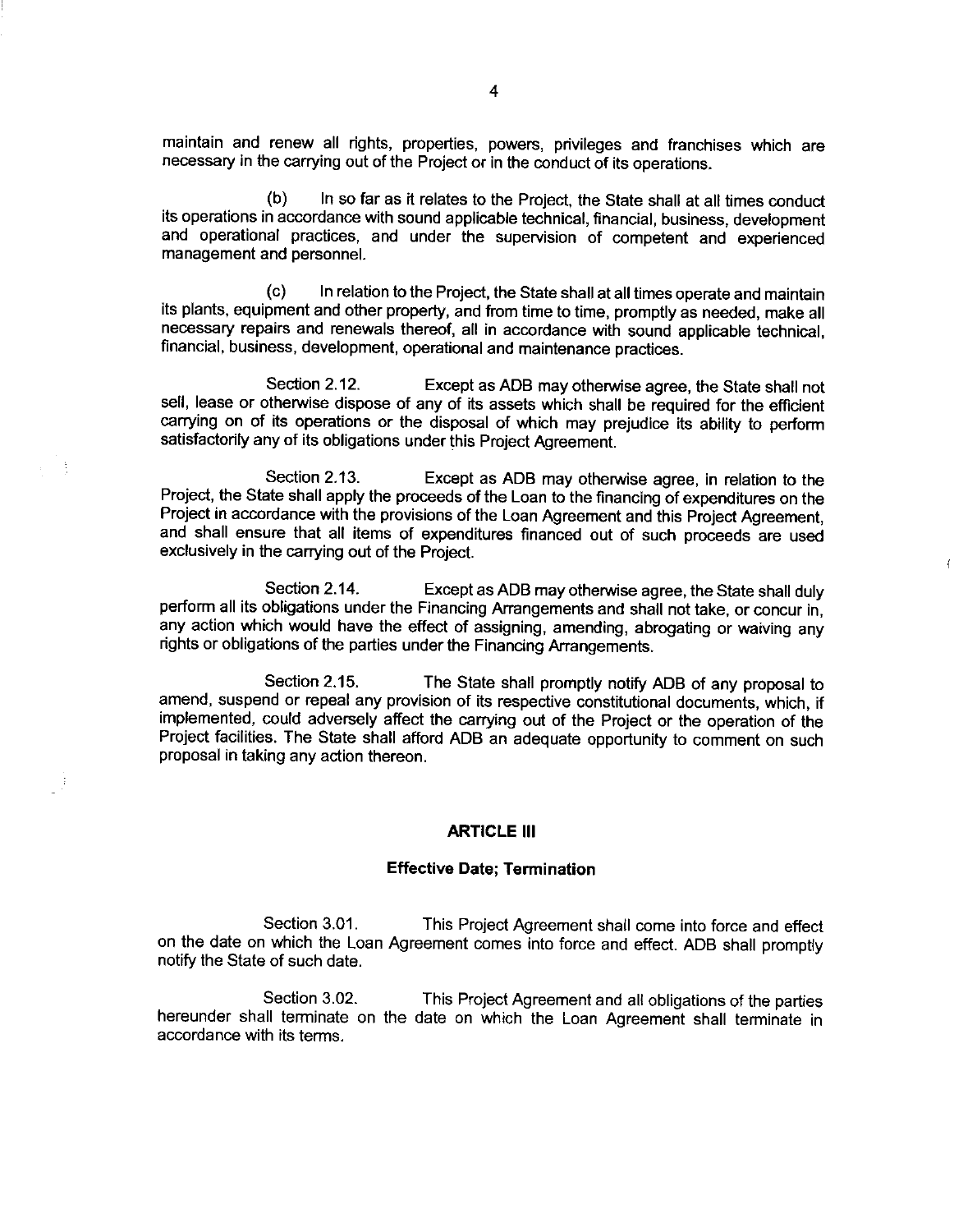Section 3.03. All the provisions of this Project Agreement shall continue in full force and effect notwithstanding any cancellation or suspension under the Loan Agreement.

#### ARTICLE IV

### Miscellaneous

Section 4.01. Any notice or request required or permitted to be given or made under this Project Agreement and any agreement between the parties contemplated by this Project Agreement shall be in writing. Such notice or request shall be deemed to have been duly given or made when it shall be delivered by hand, mail or facsimile to the party to which it is required or permitted to be given or made at its address hereinafter specified, or at such other address as such party shall have designated by notice to the party giving such notice or making such request.The addresses so specified are:

### For ADB

Asian Development Bank 6 ADB Avenue Mandaluyong City 1550 Metro Manila **Philippines** 

Facsimile Numbers:

(632) 636-2444 (632) 636- 2340

**For the State** 

Secretary Finance Government of Manipur Old Secretariat Block Imphal Manipur - 795001

Facsimile Number:

0091-385-2451272.

Section 4.02. (a) Any action required or permitted to be taken, and any documents required or permitted to be executed, under this Project Agreement by or on behalf of the State may be taken or executed by its Secretary Finance or by such other person or persons as he or she shall so designate in writing notified to ADB.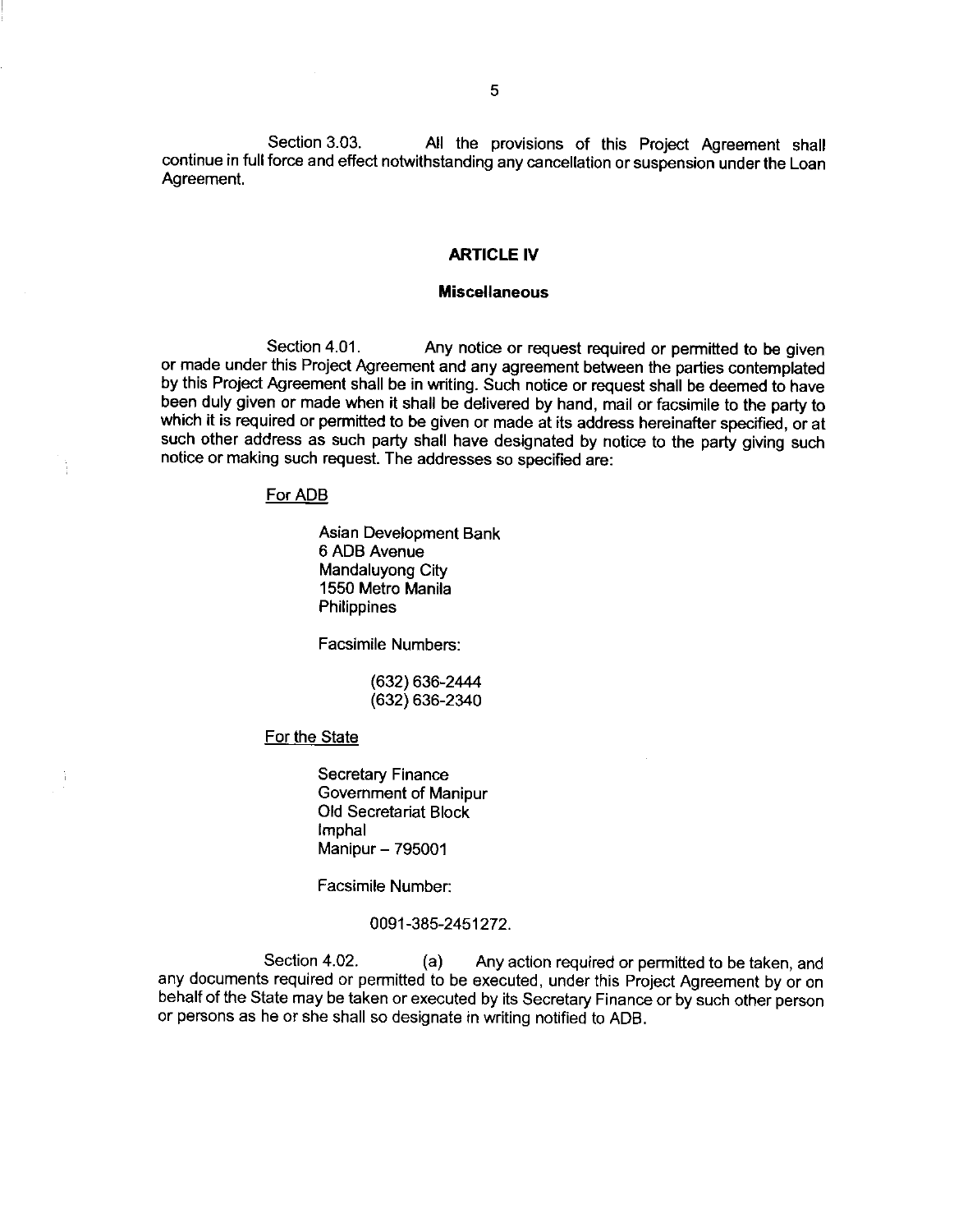(b) The State shall furnish to ADB sufficient evidence of the authority of each person who will act under subsection (a) hereinabove, together with the authenticated specimen signature of each such person.

Section 4.03. No delay in exercising, or omission to exercise, any right, power or remedy accruing to either party under this Project Agreement upon any default shall impair any such right, power or remedy or be construed to be a waiver thereof or an acquiescence in such default; nor shall the action of such party in respect of any default, or any acquiescence in any default, affect or impair any right, power or remedy of such party in respect of any other or subsequent default.